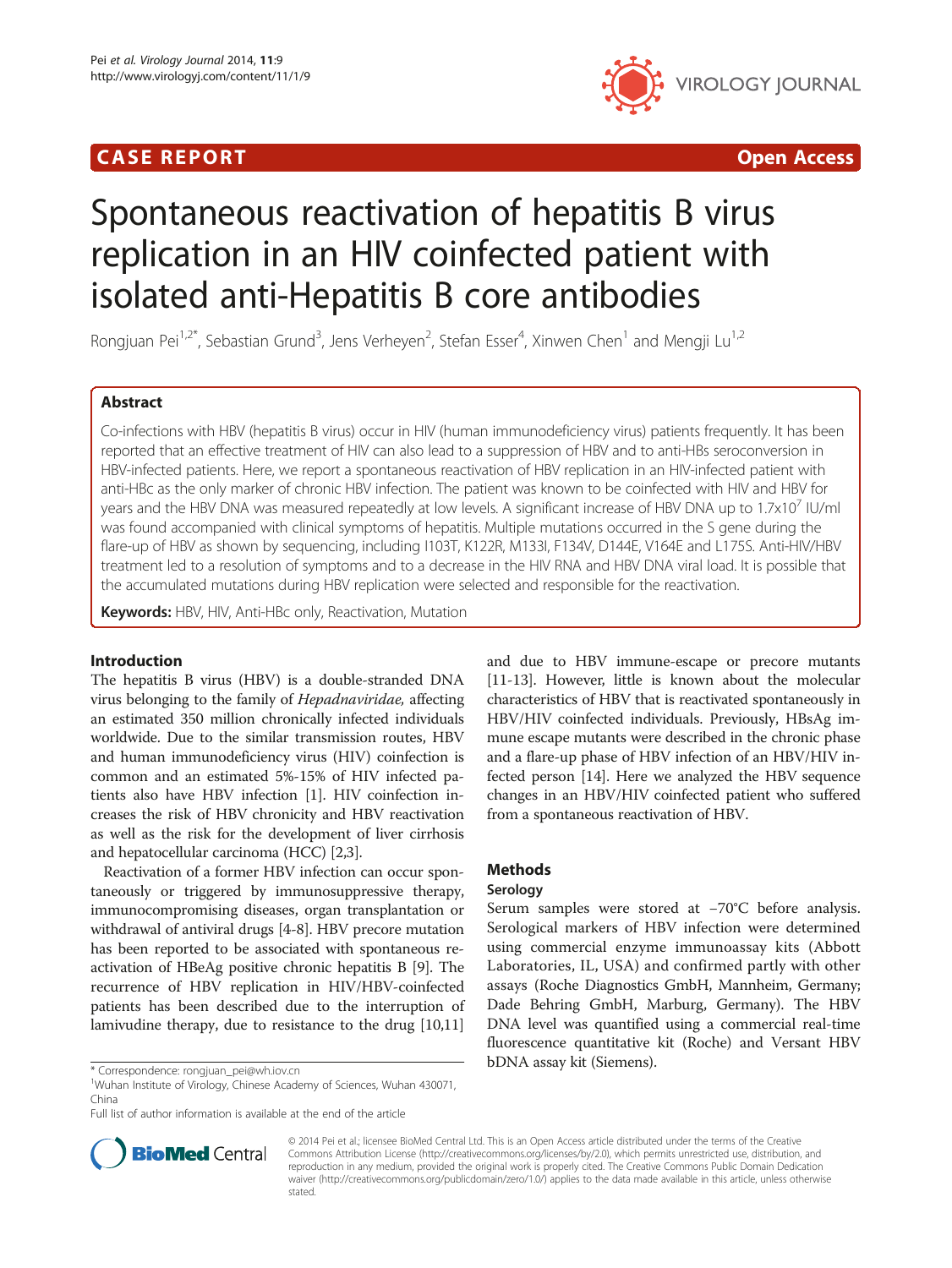# <span id="page-1-0"></span>DNA extraction from sera, PCR amplification, cloning and sequencing of PCR fragments

The HBV DNA was extracted from patient sera using QIAamp DNA blood mini kit (Qiagen, Hilden, Germany) and subjected to PCR amplification using the high fidelity Taq polymerase (Roche) according to the manufacturer's instruction. The region encoding the HBsAg (nt 2818–888) was amplified using primers FS-S1 5′-GTCACCATATTC TTGGGAAC-3′ (nt 2818–2837) and FS-AS 5′-CATATCC CATGAAGTTAAGG-3′ (nt 888–869) according to the reference sequence AY220698 and cloned into pCR2.1 vector. Five clones of each sample were sequenced.

# Results

### Clinical features

A 60-year-old patient was known to be infected with HIV-1 since 1984. He was diagnosed with a HBV coinfection in July 2003 by HBV serology (HBsAg positive, HBeAg positive and anti-HBc positive) and detectable HBV DNA in the serum. Between October 2003 and August 2007 the HBV DNA fluctuated between 10 to 357 IU/ml while the serological markers of HBV except anti-HBc were negative (Table 1). Since the patient had no HIV-associated symptoms and stable numbers of CD4 positive T helper cells > 500/μl (Figure [1B](#page-2-0)) with a relatively low HIV viremia (< 100,000 copies/ml) he did not receive a highly active antiretroviral therapy (HAART).

In April 2008 the patient was admitted to hospital due to an acute icteric hepatitis with elevated serum transaminases (AST and  $ALT > 1000$  U/mL) and cholestasis (total bilirubin more than 9.2 mg/dl) (Figure [1](#page-2-0)A). HBV serologiy (HBsAg, HBeAg and anti-HBc positive) and PCR (HBV DNA >17.86 million IU/ml) showed an exacerbation of chronic HBV infection. At the same time the HIV viral load was 53,000 copies/ml (Table 1). The presence of a co-infection with hepatitis D virus (HDV) was excluded serologically.

The patient was treated with HIV/HBV-active therapy (emtricitabine 200 mg, tenofovir 245 mg (Truvada ®) 1-0-0 ,

lopinavir 200 mg, ritonavir 50 mg (Kaletra ®) 2-0-2 ), and hereby a rapid virological response was achieved with HBV and HIV viremia decreasing below the limits of detection. The response to antiviral therapy was accompanied by a clinical improvement of the patient, a normalization of the transaminases and of the cholestasis parameters. Anti-HBs seroconversion was achieved 7 months later and was preceded by a phase of simultaneous detection of HBsAg and anti-HBs at 4 months after treatment as it is seen often in clinical routine. Interestingly in the long term anti-HBs declined below the detection limit and anti-HBc again remained the only positive serological HBV marker. During the entire course no significantly change of CD3 + CD4+ Tlymphocytes and the NK CD3-/CD16/56 was found; the counts of CD3 + CD8+ and total CD3+ T-lymphocytes was elevated temporarily after the HAART treatment was started, and the counts of CD19+ lymphocytes was at low level likely due to a splenectomy conducted previously due to a trauma.

### HBV mutations in the S and the Pol genes

HBV DNA fragments were amplified from 5 serum samples, three of which were collected in the early chronic phase of infection and two were collected during the flare-up phase, while other samples were negative in the HBV PCR due to the low HBV viral loads. A HBV genotype A HBsAg subtype adw2 strain was found in the chronic phase and the HBV population was homogenous at the time of the first diagnosis of HBV infection. However, the HBV population during the flare-up phase was found to be heterogeneous with multiple amino acid (aa) substitutions within the HBsAg a-determinant. Particularly, the subtype determinant aa 122 K was replaced by R gradually in the flare-up samples. More aa substitutions were found, including I103T, M133I, F134V, D144E, V164E and L175S in the HBsAg (Table [2](#page-3-0)) and T45S, N122D, V133G/N and W144G in the HBV RT sequence (Table [3](#page-4-0)). In contrast, the HBV preC/C region

Table 1 Sequential serological and virological findings

| Month/year     | 07.2003                  | 10.2003                  | 08.2004   | 07.2005             | 11.2005             | 08.2006             | 08.2007             | 04.2008                  | 06.2008             | 08.2008   | 11.2008                  |
|----------------|--------------------------|--------------------------|-----------|---------------------|---------------------|---------------------|---------------------|--------------------------|---------------------|-----------|--------------------------|
| HBsAg          | $+$                      |                          |           |                     |                     |                     | $+$                 | $^{+}$                   | <b>ND</b>           | $+$       | ۰                        |
| Anti-HBs       | <b>ND</b>                |                          |           |                     |                     |                     |                     | $\overline{\phantom{a}}$ | <b>ND</b>           | $^{+}$    | $^{+}$                   |
| HBeAg          | $+$                      | <b>ND</b>                | <b>ND</b> | <b>ND</b>           | $\sim$              | <b>ND</b>           | <b>ND</b>           | $+$                      | <b>ND</b>           | <b>ND</b> | ٠                        |
| Anti-HBe       | $\overline{\phantom{a}}$ | <b>ND</b>                | <b>ND</b> | <b>ND</b>           | $\sim$              | <b>ND</b>           | <b>ND</b>           | $\overline{\phantom{a}}$ | <b>ND</b>           | <b>ND</b> | $\overline{\phantom{a}}$ |
| Anti-HBc       | $+$                      | $+$                      | $^{+}$    | $+$                 | $+$                 | $+$                 | $+$                 | $+$                      | <b>ND</b>           | $+$       | $^{+}$                   |
| Anti-HBc-IgM   | $+$                      |                          | -         | <b>ND</b>           | $\sim$              | <b>ND</b>           | <b>ND</b>           | $^{+}$                   | <b>ND</b>           | ۰         | $\overline{\phantom{a}}$ |
| <b>HBV DNA</b> | $+$                      | $\overline{\phantom{a}}$ | <b>ND</b> | $^{+}$              | $+$                 | <b>ND</b>           | $+$                 | $^{+}$                   |                     | <b>ND</b> | $\overline{\phantom{a}}$ |
|                | $1.1 \times 10^{5}$      | <b>ND</b>                | <b>ND</b> | 357                 | 357                 | <b>ND</b>           | 1009                | $1.7 \times 10^{7}$      | 357                 | <b>ND</b> | $<$ 357                  |
| <b>HIV</b>     | $2.6 \times 10^{4}$      | $1.3 \times 10^{4}$      | <b>ND</b> | $1.5 \times 10^{4}$ | $1.2 \times 10^{4}$ | $1.2 \times 10^{4}$ | $2.9 \times 10^{3}$ | $5.3 \times 10^{4}$      | $1.2 \times 10^{2}$ | <b>ND</b> | < 50                     |

ND means not detected.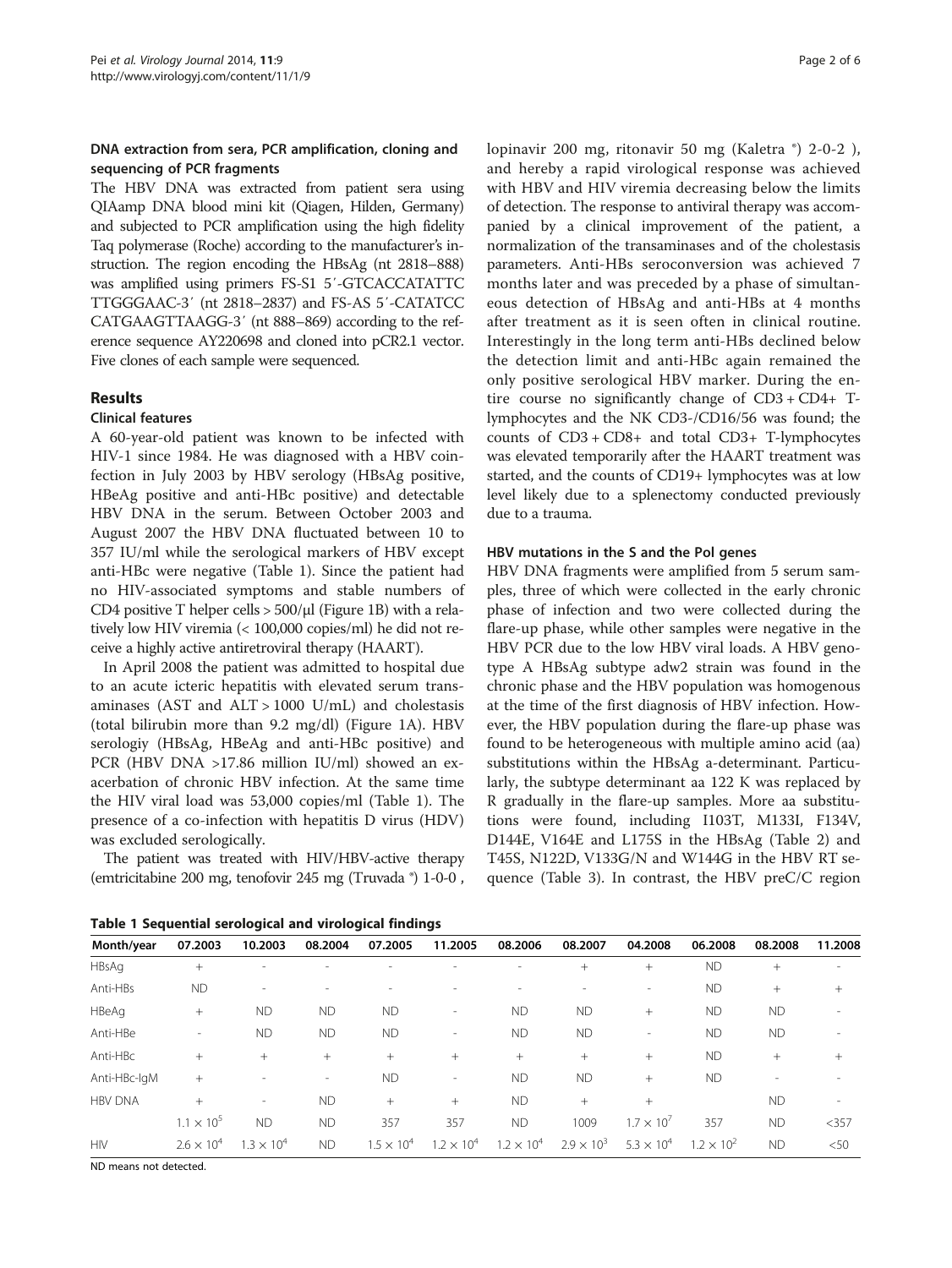was also sequenced and no mutation was found during the same time period.

#### **Discussion**

In the present case anti-HBc was the only detectable HBV marker ("anti-HBc only status" [\[15](#page-5-0),[16](#page-5-0)]) between October 2003 and October 2007. The HBV DNA fluctuated between 10 to 357 IU/ml, indicating an occult chronic HBV infection. Several explanations have been declared for 'anti-HBc only' status, including false positive detection of anti-HBc, low replication level of HBV, HBV mutations, coinfection with other viruses and formation of HBsAg-anti-HBs immune complexes [[17](#page-5-0)]. Anti-HBc

only serostatus has been described frequently among individuals coinfected with HIV or hepatitis C virus (HCV) infection [\[18,19\]](#page-5-0). It is advised to monitor such patients at regular intervals by HBV serology [[15,20](#page-5-0)] and the HBV DNA should be investigated in case of elevated transaminases [\[18\]](#page-5-0).

Although about 17-42% of patients coinfected with HIV/HBV have anti-HBc only, there are few reports on the reactivation of HBV in these patients [\[20,21](#page-5-0)]. Previously, Chamorro et al. reported on a reactivation of HBV after the removal of lamivudine in an HIV-infected patient with anti-HBc as the only serological marker [[22](#page-5-0)]. In the present case, the reactivation of HBV occurred

<span id="page-2-0"></span>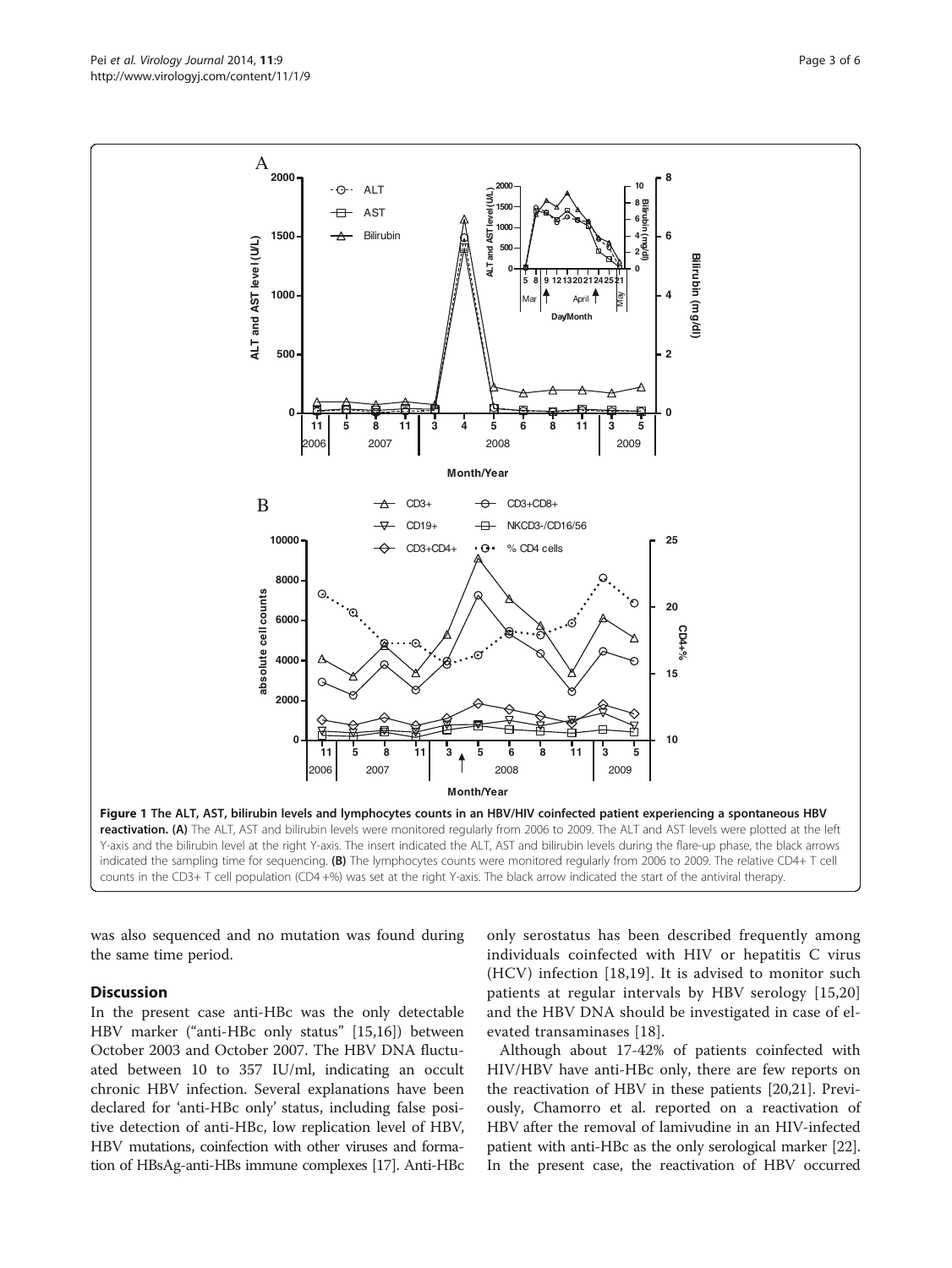| spontaneously in a patient with a stable CD4+ T cell count   |
|--------------------------------------------------------------|
| who had not received antiretroviral drugs for years before   |
| the hepatic flare. An interesting finding is that the K to R |
| mutation at s122 occurred during the flare-up phase and      |
| led to the change of the HBV serotype from adw to ayw.       |
| Most of the other aa substitution in the HBsAg found dur-    |
| ing the flare-up phase described here have been reported     |
| before and in combination with the K122R mutation, pos-      |
| sibly causing HBV escape from anti-HBs. Amino acid sub-      |
| stitutions, which change the hydrophilicity, the electrical  |
| charge or the acidity could change the conformation of       |
| the a-determinant [23]. M133I and D144E mutation were        |
| reported to cause a reduced HBsAg affinity to anti-HBs       |
| [24,25]. F134V mutation was supposed to be a vaccine in-     |
| duced escape mutant [26] and L175S mutation was found        |
| in patients with HBsAg-anti-HBs coexistence [27]. The        |
| replication competence of HBV strains from different time    |
| points need to be compared.                                  |
|                                                              |

The question was raised whether the hepatitis flare in this patient could be interpreted as a superinfection. However, this patient was constantly positive for HBV DNA for many years. The sequence analysis revealed that the HBV preC/C region was strictly conserved during the course of infection, an evidence preferably for reactivation. Another point for dispute is the fact that there was no obvious pressure by anti-HBs responses for the selection of escape mutations. However, Weinberger et al. [[28](#page-5-0)] indicated that the variability of the major hydrophilic loop of HBsAg was raised significantly in individuals with anti-HBc only compared with HBsAg positive individuals. The patient in this study was positive for anti-HBc only for a long period and represents a typical case of such status. The anti-HBc only status during the chronic phase might be due to the control of HBV replication by the immune surveillance and/or due to the detection escape mutation that may occurred early in the chronic phase. The mutations may have accumulated under these pressures and became the dominant strain. In addition, it is possible that the patient had a low anti-HBs response which remained under the

|            |                |                | $\frac{103}{ }$ |                 |                          |                 | $\frac{144}{ }$ |                                                                 |                 |                                                                                         |                 |                 |
|------------|----------------|----------------|-----------------|-----------------|--------------------------|-----------------|-----------------|-----------------------------------------------------------------|-----------------|-----------------------------------------------------------------------------------------|-----------------|-----------------|
|            |                | $\frac{92}{1}$ | $\mathbf I$     | $\frac{122}{K}$ | $\frac{133}{M}$          | $\frac{134}{F}$ | D               | $\frac{155}{S}$                                                 | $\frac{160}{K}$ | $\frac{164}{V}$                                                                         | $\frac{175}{L}$ | $\frac{187}{S}$ |
| 2003.07.13 | $\overline{1}$ |                |                 |                 |                          |                 |                 |                                                                 |                 |                                                                                         |                 |                 |
|            | $\sqrt{2}$     |                |                 |                 |                          |                 |                 |                                                                 |                 |                                                                                         |                 |                 |
|            | $\mathbf{3}$   |                |                 |                 |                          |                 |                 |                                                                 |                 |                                                                                         |                 |                 |
|            | $\overline{4}$ |                |                 |                 |                          |                 |                 |                                                                 |                 |                                                                                         |                 |                 |
|            | 5              |                |                 |                 |                          |                 |                 |                                                                 |                 |                                                                                         |                 |                 |
| 2003.07.25 | $\mathbf{1}$   |                |                 |                 |                          |                 |                 |                                                                 |                 |                                                                                         |                 |                 |
|            | $\sqrt{2}$     |                |                 |                 |                          |                 |                 |                                                                 |                 |                                                                                         |                 |                 |
|            | $\mathsf{3}$   |                |                 |                 |                          |                 |                 |                                                                 |                 |                                                                                         |                 |                 |
|            | $\overline{4}$ |                |                 |                 |                          |                 |                 |                                                                 |                 |                                                                                         |                 |                 |
|            | 5              | $\vee$         |                 |                 |                          |                 |                 |                                                                 |                 |                                                                                         |                 |                 |
| 2003.07.28 | $\mathbf{1}$   |                |                 |                 |                          |                 |                 |                                                                 |                 |                                                                                         |                 |                 |
|            | $\sqrt{2}$     |                |                 |                 |                          |                 |                 |                                                                 |                 |                                                                                         |                 |                 |
|            | $\mathsf{3}$   |                |                 |                 |                          |                 |                 |                                                                 |                 |                                                                                         |                 |                 |
|            | $\overline{4}$ |                |                 |                 |                          |                 |                 |                                                                 |                 |                                                                                         |                 |                 |
|            | 5              |                |                 |                 |                          |                 |                 |                                                                 |                 |                                                                                         |                 |                 |
| 2008.04.09 | $\mathbf{1}$   |                |                 | ${\sf R}$       |                          | $\vee$          |                 |                                                                 |                 |                                                                                         | $\mathsf S$     |                 |
|            | $\sqrt{2}$     |                |                 |                 |                          | $\vee$          |                 |                                                                 |                 | $\mathsf G$                                                                             |                 |                 |
|            | $\mathbf{3}$   |                | $\top$          | $\mathsf R$     | $\overline{\phantom{a}}$ | $\vee$          |                 |                                                                 | E               |                                                                                         | $\mathsf S$     |                 |
|            | $\overline{4}$ |                |                 |                 |                          | $\vee$          |                 |                                                                 |                 |                                                                                         | $\sf S$         |                 |
|            | 5              |                |                 |                 | $\mathbf{I}$             |                 |                 | $\mathsf{P}% _{T}=\mathsf{P}_{T}\!\left( \mathsf{P}_{T}\right)$ |                 |                                                                                         | $\mathsf S$     |                 |
| 2008.04.23 | $\overline{1}$ |                |                 | $\mathsf R$     |                          | $\vee$          |                 |                                                                 |                 | $\mathsf G$                                                                             | $\mathsf S$     |                 |
|            | $\sqrt{2}$     |                | $\top$          | $\mathsf R$     |                          |                 | $\mathsf E$     |                                                                 |                 | $\mathsf{E}% _{\mathsf{H}}\left( t\right) \equiv\mathsf{H}_{\mathsf{H}}\left( t\right)$ |                 |                 |
|            | $\mathsf{3}$   |                |                 |                 | $\overline{\phantom{a}}$ | I               |                 |                                                                 |                 |                                                                                         | $\mathsf S$     |                 |
|            | $\overline{4}$ |                | $\top$          | ${\sf R}$       |                          |                 | $\mathsf E$     |                                                                 |                 | $\mathsf E$                                                                             | $\mathsf S$     |                 |
|            | 5              |                |                 | $\mathsf R$     |                          | $\vee$          |                 |                                                                 |                 |                                                                                         | $\mathsf S$     | P               |

<span id="page-3-0"></span>Table 2 Characterization of HBsAg sequences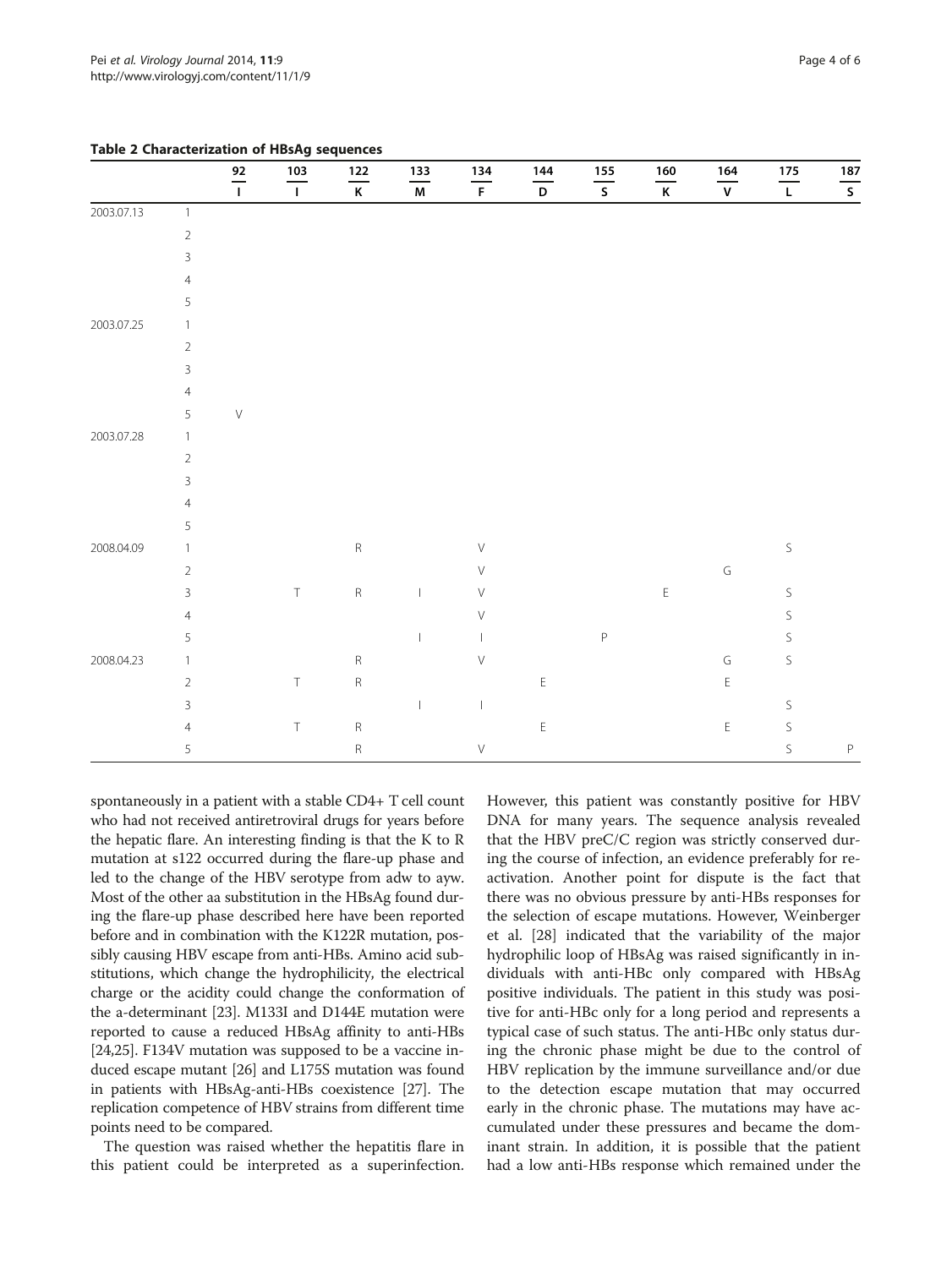|            |   |   | detection limit due to HIV infection. We also detected<br>anti-HBc IgM in the patient during chronic HBV infec-<br>tion and in the flare-up phase. Although normally the<br>appearance of anti-HBc IgM indicates a new infection, it<br>may also be detected during HBV reactivation [29,30]. |   | cytokine profile was changed in this patient and relate<br>to the reactivation.<br>In conclusion, we reported on a case of spontaneou<br>HBV reactivation in an HIV coinfected patient with iso<br>lated anti-HBc, in which the escape mutants in s gen |   |   |
|------------|---|---|-----------------------------------------------------------------------------------------------------------------------------------------------------------------------------------------------------------------------------------------------------------------------------------------------|---|---------------------------------------------------------------------------------------------------------------------------------------------------------------------------------------------------------------------------------------------------------|---|---|
|            | 5 | S |                                                                                                                                                                                                                                                                                               | Ν |                                                                                                                                                                                                                                                         |   | S |
|            | 4 |   |                                                                                                                                                                                                                                                                                               |   | G                                                                                                                                                                                                                                                       |   |   |
|            | 3 |   | D                                                                                                                                                                                                                                                                                             | G |                                                                                                                                                                                                                                                         |   |   |
|            | 2 |   | D                                                                                                                                                                                                                                                                                             | G |                                                                                                                                                                                                                                                         |   |   |
| 2008.04.23 |   |   |                                                                                                                                                                                                                                                                                               |   | G                                                                                                                                                                                                                                                       |   |   |
|            | 5 |   | D                                                                                                                                                                                                                                                                                             | S |                                                                                                                                                                                                                                                         | R |   |
|            | 4 |   |                                                                                                                                                                                                                                                                                               | G |                                                                                                                                                                                                                                                         |   |   |
|            | 3 | S | D                                                                                                                                                                                                                                                                                             | G |                                                                                                                                                                                                                                                         |   |   |
|            | 2 | S |                                                                                                                                                                                                                                                                                               | Ν | Α                                                                                                                                                                                                                                                       |   |   |
| 2008.04.09 |   | S |                                                                                                                                                                                                                                                                                               | G |                                                                                                                                                                                                                                                         |   |   |
|            | 5 |   |                                                                                                                                                                                                                                                                                               |   |                                                                                                                                                                                                                                                         |   |   |
|            | 3 |   |                                                                                                                                                                                                                                                                                               |   |                                                                                                                                                                                                                                                         |   |   |
|            | 2 |   |                                                                                                                                                                                                                                                                                               |   |                                                                                                                                                                                                                                                         |   |   |
| 2003.07.28 |   |   |                                                                                                                                                                                                                                                                                               |   | H                                                                                                                                                                                                                                                       |   |   |
|            | 5 |   |                                                                                                                                                                                                                                                                                               |   |                                                                                                                                                                                                                                                         |   |   |
|            | 4 |   |                                                                                                                                                                                                                                                                                               |   |                                                                                                                                                                                                                                                         |   |   |
|            | 3 |   |                                                                                                                                                                                                                                                                                               |   |                                                                                                                                                                                                                                                         |   |   |

2003.07.25 1 G

### <span id="page-4-0"></span>Table 3 Characterization of HBV RT sequences

 $5$  H

2 R

4 S

may also be detected during HBV reactivation [\[29,30](#page-5-0)]. Therefore, we could not completely rule out the possibility of superinfection but do not have evidence favoring this hypothesis.

Before the hepatitis flare, the patient did not receive any antiviral treatment, immunosuppressive therapy, or radiation treatment, which may be related to HBV reactivation [[31,32\]](#page-5-0). It seems that the reactivation happened spontaneously. The accumulation and selection of HBV escape mutants might be one important factor. On the other hand, the immune suppression caused by HIV infection probably also played a role in HBV reactivation. Previously, interleukin-6 (IL-6) was proven to serve as the main bystander mediator of radiotherapy induced HBV replication and IL-6 and radiotherapy have synergistic effect [[33\]](#page-5-0). However, it is not clear whether the

n a case of spontaneous infected patient with isoscape mutants in s gene might be responsible for the flare-up. Continued monitoring of the patient with respect to HIV and HBV is necessary for recognizing a possible re-flare of the HBV infection. Retrospectively, the reactivation of HBV might already have been diagnosed in August 2007 when HBsAg and HBV DNA tested positive as indicated from Table [1.](#page-1-0)

#### Consent

A copy of the written consent is available for review by the Editor-in-Chief of this journal.

#### Competing interests

45 91 117 122 133 137 139 144 154 159 184 185 214 TH Y N V L Y W V K R F A

The authors declare that they have no competing interests.

2003.07.13 1

2 3